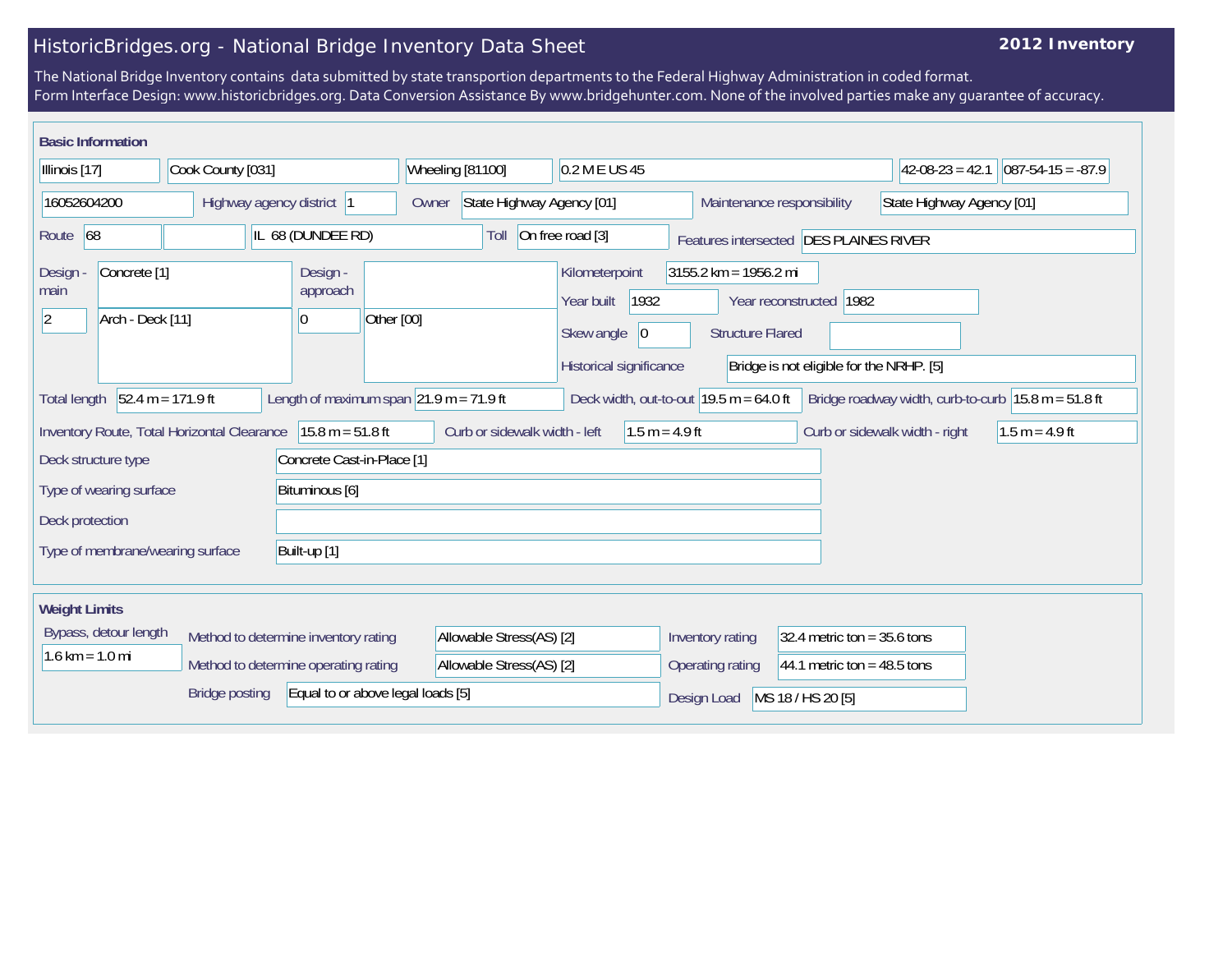| <b>Functional Details</b>                                                                        |                                                                                         |
|--------------------------------------------------------------------------------------------------|-----------------------------------------------------------------------------------------|
| 31300<br>Average daily truck traffi 4<br>Average Daily Traffic                                   | Year 2009<br>32239<br>2032<br>%<br>Future average daily traffic<br>Year                 |
| Other Principal Arterial (Urban) [14]<br>Road classification                                     | Approach roadway width<br>14.6 m = 47.9 ft<br>Lanes on structure $ 4 $                  |
| Type of service on bridge Highway [1]                                                            | Bridge median<br>Direction of traffic 2 - way traffic [2]                               |
| No parallel structure exists. [N]<br>Parallel structure designation                              |                                                                                         |
| Waterway [5]<br>Type of service under bridge                                                     | Navigation control<br>Lanes under structure<br>$\overline{0}$                           |
| Navigation vertical clearanc<br>$0 = N/A$                                                        | Navigation horizontal clearance $ 0 = N/A $                                             |
| Minimum navigation vertical clearance, vertical lift bridge                                      | Minimum vertical clearance over bridge roadway<br>99.99 m = $328.1$ ft                  |
| Minimum lateral underclearance reference feature Feature not a highway or railroad [N]           |                                                                                         |
| Minimum lateral underclearance on right $0 = N/A$                                                | Minimum lateral underclearance on left $0 = N/A$                                        |
| Minimum Vertical Underclearance $ 0 = N/A$                                                       | Minimum vertical underclearance reference feature Feature not a highway or railroad [N] |
| Appraisal ratings - underclearances N/A [N]                                                      |                                                                                         |
| <b>Repair and Replacement Plans</b>                                                              |                                                                                         |
| Type of work to be performed                                                                     | Work to be done by contract [1]<br>Work done by                                         |
|                                                                                                  |                                                                                         |
| Bridge rehabilitation because of general structure<br>deterioration or inadequate strength. [35] | 793000<br>79000<br>Bridge improvement cost<br>Roadway improvement cost                  |
|                                                                                                  | 52.4 m = 171.9 ft<br>Length of structure improvement<br>Total project cost<br>1190000   |
|                                                                                                  | Year of improvement cost estimate                                                       |
|                                                                                                  | Border bridge - state<br>Border bridge - percent responsibility of other state          |
|                                                                                                  | Border bridge - structure number                                                        |